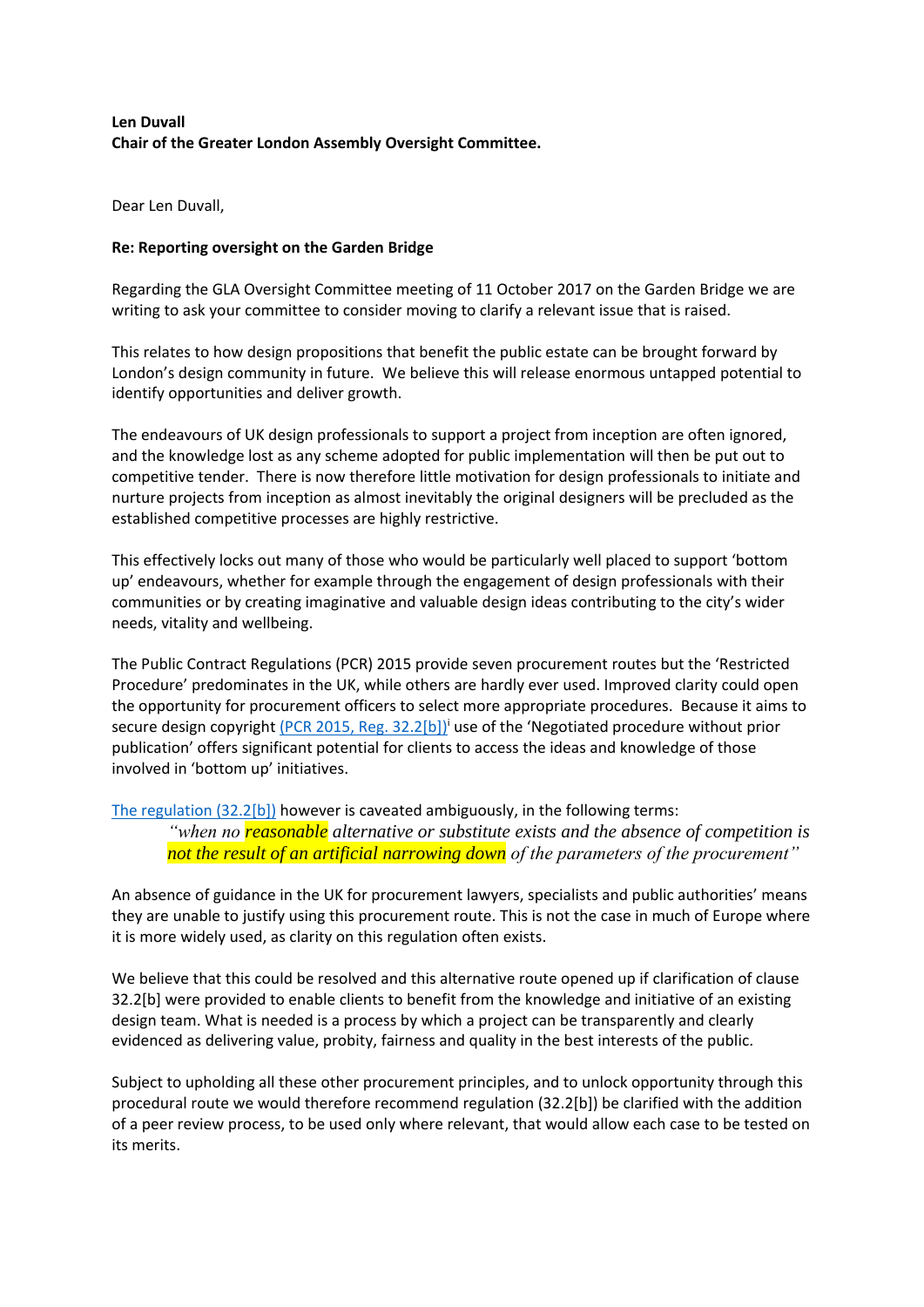## Our suggested wording for the clarification to regulation 32.2(b) is as follows:

*"In the built environment this may be evidenced by impartial independent peer review, comprising a minimum of three qualified reviewers, with no conflicts of interest and having at least ten years' experience of holding a specific qualification directly related to the subject being* reviewed."

We propose that consideration might be given to adopting this or a similar clarification through governance, or by standing order across the TfL GLA family, or by national provision through a Procurement Policy Note (PPN). This would allow us all to benefit from the positive and creative endeavours of those developing built environment ideas for public good.

London has many challenges and it is clear that we need to find a way through this issue that will encourage design professionals to come forward with ideas and to engage with communities in order to meet them, and for client bodies to know they can access those ideas and benefit from the knowledge and work already carried out.

We trust that your committee and the GLA will give due consideration to the matters raised above.

Yours sincerely

Andy McConachie, associate partner Simpson Haugh Architects

Angela Brady OBE. PDSA PPRIBA, director Brady Mallalieu Architects Ltd

Carl Turner RIBA, Carl Turner Architects

David Mikhail, Mikhail Riches architects

Deborah Nagan, Nagan Johnson Architects

Ian Ritchie CBE RA, Ian Ritchie Architects

James McCosh RIBA, van Heyningen & Hayward Architects.

Jonathon McDowell, director Matter Architecture Ltd

Luke Tozer, Pitman Tozer Architects Ltd

Meryl Towney RIBA, van Heyningen & Hayward Architects.

Mike Davis CBE RIBA FRSA FRGS FICPD, founding partner of the Richard Rogers Partnership

Robert Sakula, Ash Sakula Architects

Roland Karthaus, director Matter Architecture Ltd

Russell Curtis, director RCKa Architects

Sarah Wigglesworth RDI MBE RIBA, Sarah Wigglesworth Architects

Simon Astridge, Simon Astridge Architects

Tomas Stokke RIBA, director Haptic Architects

Walter Menteth RIBA, Walter Menteth Architects.